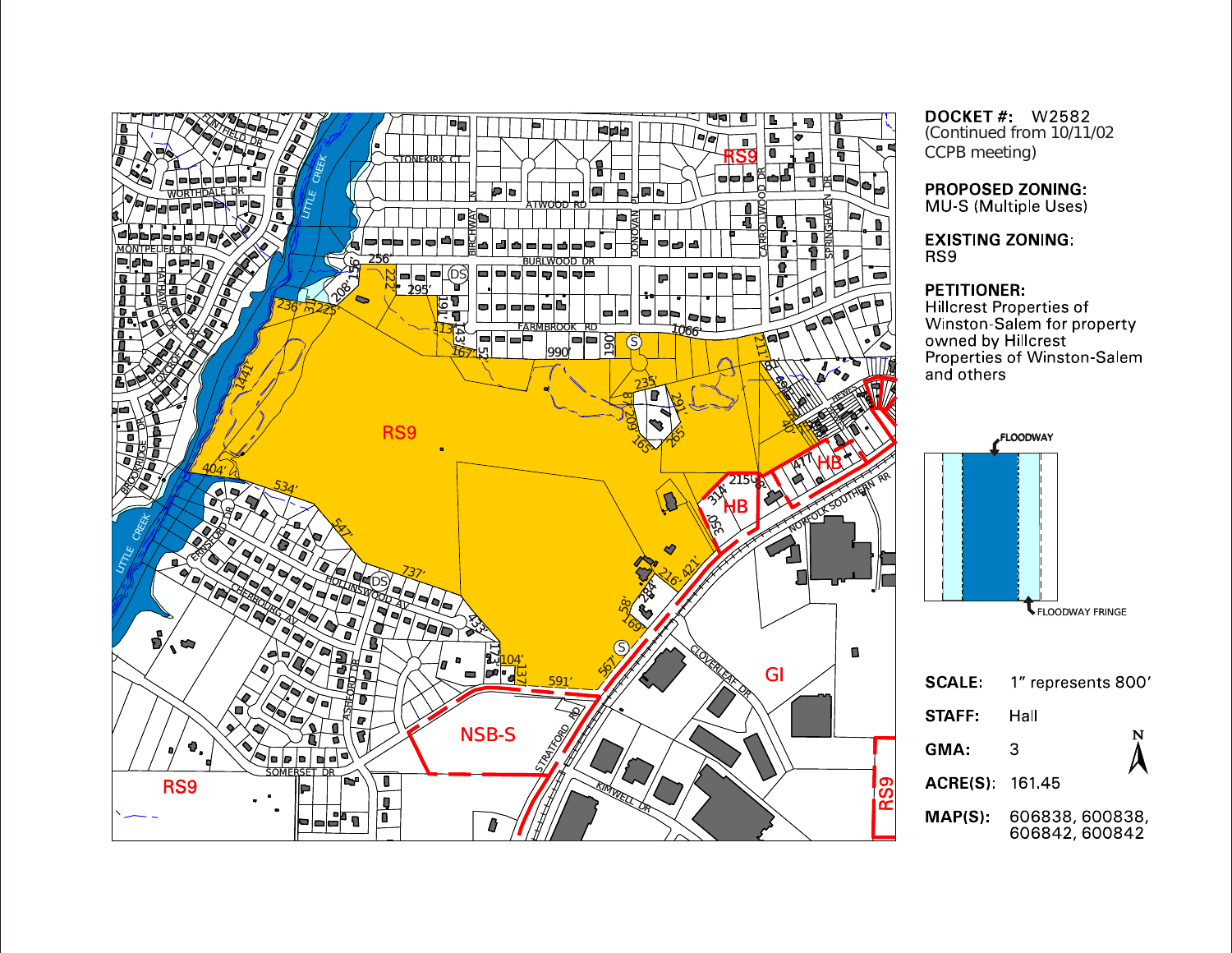## **DRAFT ZONING STAFF REPORT**

| <b>DOCKET#</b> | W-2582       |
|----------------|--------------|
| <b>STAFF:</b>  | S. Chad Hall |

Petitioner(s): Hillcrest Properties of Winston-Salem Ownership: Hillcrest Properties of Winston-Salem, Hillcrest Golf Club, Inc., Robert T. Jones, Donald T. Jones, and Diana S. Jones

### **CONTINUANCE HISTORY**

This case was continued from the October 10, 2002, Planning Board meeting to the December 12, 2002, Planning Board meeting at the request of the petitioner. Staff is requesting an additional onemonth continuance to allow adequate time to review the revised site plan which has not been resubmitted as of this writing (December 4, 2002). The UDO does not allow for further continuances after the January 9th meeting.

#### **REQUEST**

From: RS-9 Residential Single Family District; minimum lot size 9,000 sf To: MU-S Mixed Use District - Special Use (Residential Building, Single Family; Residential Building, Duplex; Residential Building, Twin Home; Residential Building, Townhouse; Residential Building, Multifamily; Combined Use; Congregate Care Facility; Life Care Community; Planned Residential Development; ABC Store; Arts and Crafts Studio; Convenience Store; Food or Drug Store; Furniture or Home Furnishings Store; General Merchandise Store; Hardware Store; Restaurant without Drive Through Service; Retail Store, Specialty or Miscellaneous; Shopping Center; Banking and Financial Services; Bed and Breakfast; Car Wash; Funeral Home; Hotel or Motel; Medical or Dental Lab; Medical or Surgical Offices; Non-Store Retailer; Offices, Miscellaneous; Professional Office; Services, Business A; Services, Business B; Services, Personal; Testing and Research Lab; Veterinary Services; Golf Course; Golf Driving Range; Recreation Services, Indoor; Recreation Services, Outdoor; Recreation Facility, Public; Swimming Pool, Private; Theater, Indoor; Adult Day Care Center; Child Day Care Center; Child Day Care, Large Home; Child Day Care, Small Home; Child Day Care, Drop In; Child Day Care, Sick Children; Church or Religious Institution, Community; Church or Religious Institution, Neighborhood; Club or Lodge; College or University; Government Offices; Hospital or Health Center; Library, Public; Museum or Art Gallery; Neighborhood Organization; Police or Fire Station; Post Office; School, Private; School, Public; School, Vocational or Professional; Stadium, Coliseum, or Exhibition Building; and Helistop - TWO PHASE)

Both general and special use district zoning were discussed with the applicant(s) who decided to pursue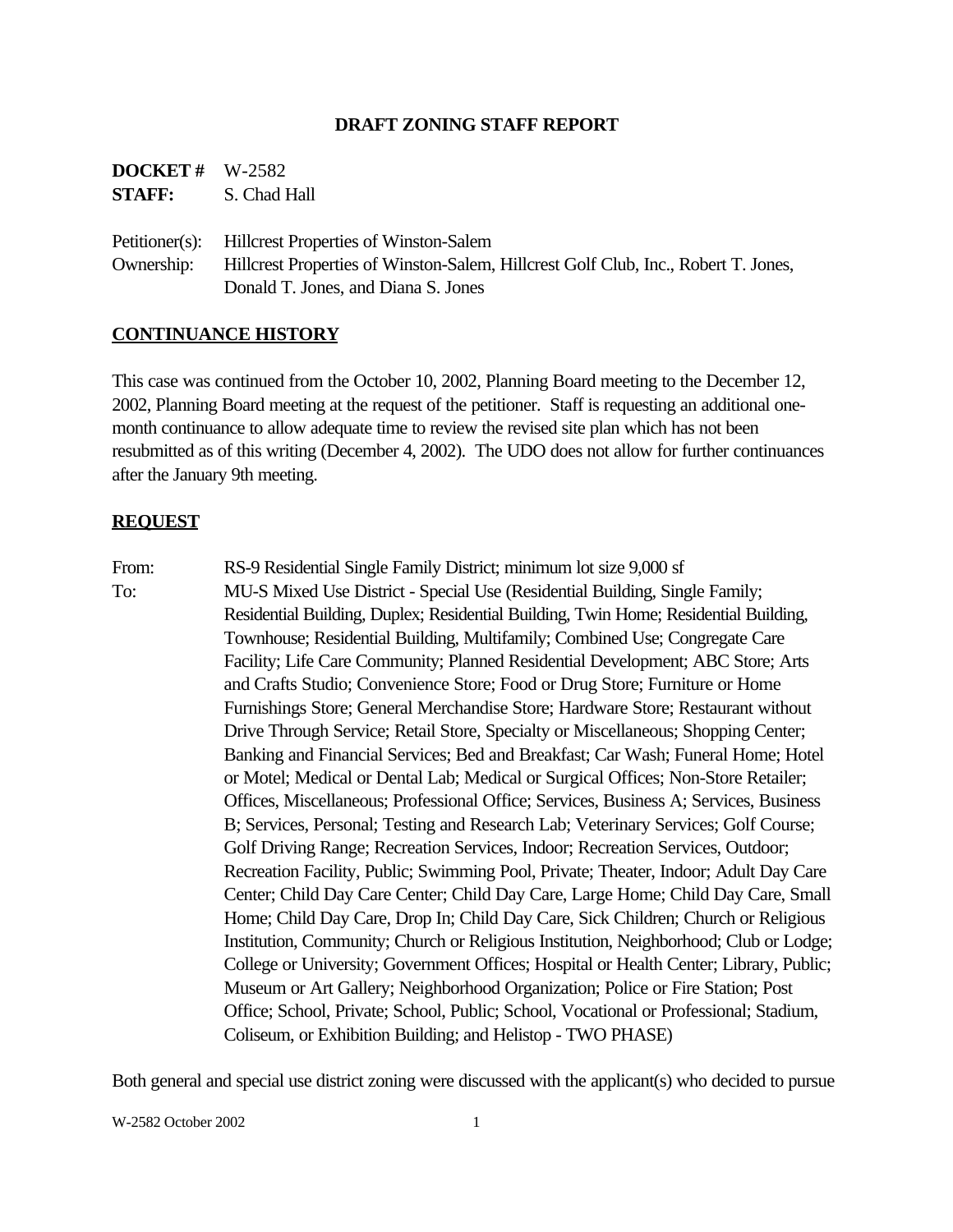the zoning as requested.

Acreage: 161.45

## **LOCATION**

Street: Northwest corner of Stratford Road and Somerset Drive. Jurisdiction: City of Winston-Salem. Ward: Southwest.

### **SITE PLAN**

Area One:

Proposed Use: Neighborhood Center/Mixed Use.

Square Footage: 600,000 sf.

Building Height: Four stories, 60'/unlimited; the height of structures may be increased one foot for each foot of additional setback beyond 40' from RS-9 zoned land.

Density: Max. 340 units  $= 4.69$  dwelling units per acre (du/a).

Parking: Required: 3,000; proposed: 3,001; layout: combination of on-street parking spaces as well as surface lots.

Bufferyard Requirements: To be determined through site plan review.

Vehicular Use Landscaping Standards Requirements: UDO standards apply.

Area Two:

Proposed Use: Mixed residential.

Square Footage: 10,000 sf.

Building Height: Three stories, 50' max.

Density: Max.  $372 \text{ units} = 8 \text{ du/a}.$ 

Parking: Required: 783; proposed: 921; layout: combination of on-street parking spaces as well as surface lots.

Bufferyard Requirements: To be determined through site plan review.

Vehicular Use Landscaping Standards Requirements: UDO standards apply.

#### Area Three:

Proposed Use: Single family residential. Square Footage: Not available. Building Height: Three stories, 60' max. Density:  $60 \text{ units} = 2.96 \text{ du/a}.$ Parking: Required: Two spaces per dwelling unit Bufferyard Requirements: To be determined through site plan review. Vehicular Use Landscaping Standards Requirements: UDO standards apply.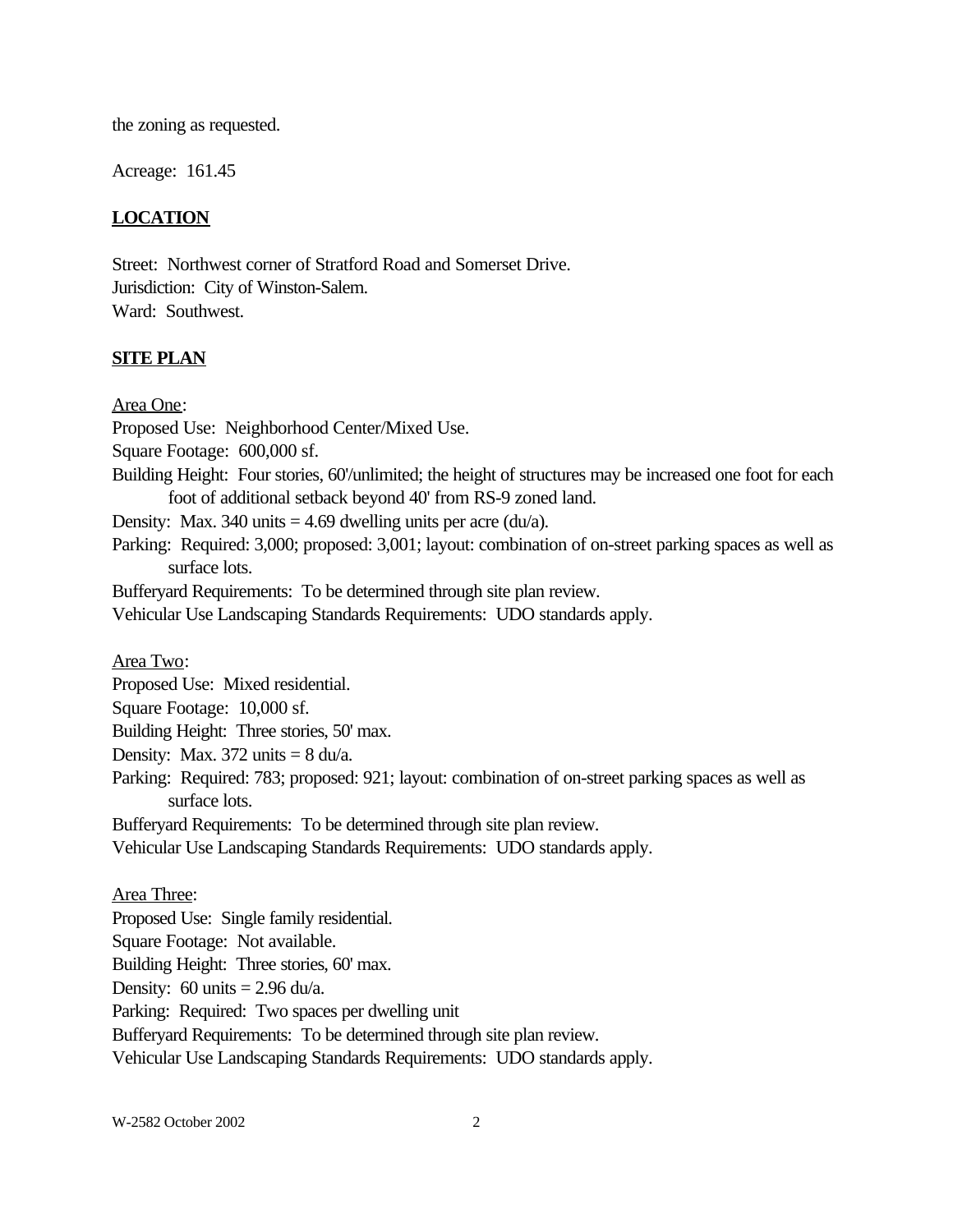Area Four: Proposed Use: Single family residential. Square Footage: Not available. Building Height: Three stories, 60' max. Density:  $60 \text{ units} = 2.71 \text{ du/a}.$ Parking: Required: Two spaces per dwelling unit. Bufferyard Requirements: To be determined through site plan review. Vehicular Use Landscaping Standards Requirements: UDO standards apply.

## **PROPERTY SITE/IMMEDIATE AREA**

Existing Structures on Site: Primarily, the only structure to be removed is the existing clubhouse for the golf course (nine holes will also be removed during the first phase of development). Two other structures are surrounded by the proposed development; these are not being included in this petition and are to be protected. However, the functionality of the plan is being hampered by the exclusion of these homes and the viability of these structures to remain single family residences is in question.

Adjacent Uses:

| North -     | Existing single family zoned RS-9, lot sizes average 20,000 sf.                   |  |
|-------------|-----------------------------------------------------------------------------------|--|
| East -      | Existing lake and floodplain leading down to Little Creek; across Little Creek is |  |
|             | existing single family zoned RS-9, lot sizes average 12,000 sf.                   |  |
| Southeast - | Existing GI (across Stratford Road).                                              |  |
| South -     | Undeveloped land zoned NSB-S (Shopping Center).                                   |  |
| Southwest - | Existing single family zoned RS-9, lot sizes average 15,000 sf.                   |  |
| West -      | Existing "Cities" restaurant zoned HB.                                            |  |
| Northwest - | Existing single family zoned RS-9, lot sizes average 20,000 sf.                   |  |

# **GENERAL AREA**

- Character/Maintenance: The area around the proposed development primarily consists of stable single family residences surrounding the existing golf course. A sprinkling of business zonings occupies the surrounding area with the "Cities" restaurant having been recently built to the west of the subject property. This was built using the typical suburban model leaving little chance to have either vehicular or sidewalk connections to the proposed development. Across Stratford Road lies existing industrial land that is currently developed. The industrial zoning extends southwestwardly until Clemmonsville Road.
- Development Pace: Moderate; other than the recent "Cities" rezoning, this immediate area has been fairly stable although there is much development and zoning pressure northward toward Hanes Mall Boulevard.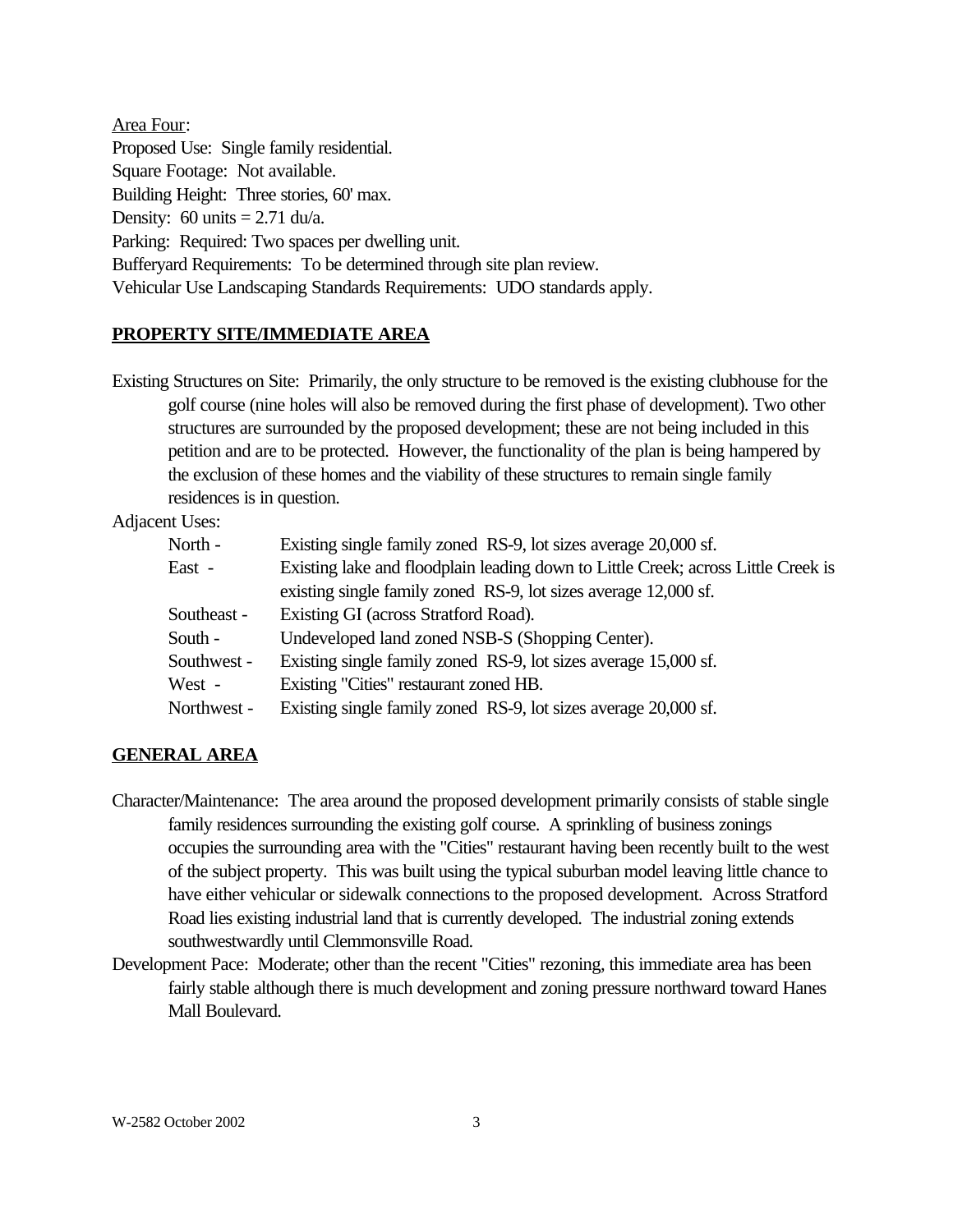## **PHYSICAL FEATURES/ENVIRONMENTAL REVIEW**

- Impact on Existing Features: As a first phase, nine holes of the golf course will be closed to permit development. There a several wetland areas, as well as Little Creek, that may be subject to adverse impacts [see below].
- Topography: There is an approximate change in elevation on the subject property of 116' from an approximate elevation of 843' in the southeast down to an approximate elevation of 727' in the west (at Little Creek).
- Streams: Little Creek and some smaller tributaries pass through the subject property. There is a stream runs along a portion of the southern property line, a stream that runs along the northern property line and a stream that crosses the northern portion of the site near the northern singlefamily "pod" and the impounded wetlands.
- Vegetation/habitat: There is some existing vegetation on the subject property the site is currently developed as a golf course and thus has stands of trees along fairways and clustered around greens and tee-boxes.

Floodplains: Floodway and floodway fringe for Little Creek is present on the subject property.

Wetlands: Yes - the WS West quad shows that there are palustrine, unconsolidated bottom,

permanently flooded, dammed and impounded wetlands (PUBHh) on the subject property. Natural Heritage Sites: None.

Farmland Preservation Sites: None.

How will development of the site affect environmental resources beyond the site?

While the development has many of the elements that have been encouraged in *Legacy* and by staff, it is being proposed using current parking standards from the UDO. The 4,000+ parking spaces and associated impervious surfaces will generate a significant increase in stormwater runoff, possibly contributing to increased downstream nuisance flooding and degrading water quality.

Watershed? Site is not within a water supply watershed.

Compliance with Federal/State requirements for wetland/stream protection: Yes.

Comments: The wetland areas are being protected adequately. Most of the streams appear to be protected adequately. However, there is a portion of the perennial stream that crosses the northern residential "pod" near the eastern-most connection to Farmbrook Drive that is covered by a parking area. This parking area should be removed from the plans and the stream allowed to continue its flow (fully realizing that the stream must be culverted for the street crossing. As a final note, the overall impervious surface for the site should be reduced through the elimination of surface parking (reduction in the # of spaces and the construction of multi-leveled parking decks to the rear of commercial areas) to reduce the threat of nuisance flooding and water quality degradation along Little Creek and associated tributaries.

# **TRANSPORTATION**

Direct Access to Site: Stratford Road; Somerset Drive; Kimwell Drive; Farmbrook Road Street Classification: Stratford Road - major thoroughfare; Somerset Drive - minor thoroughfare;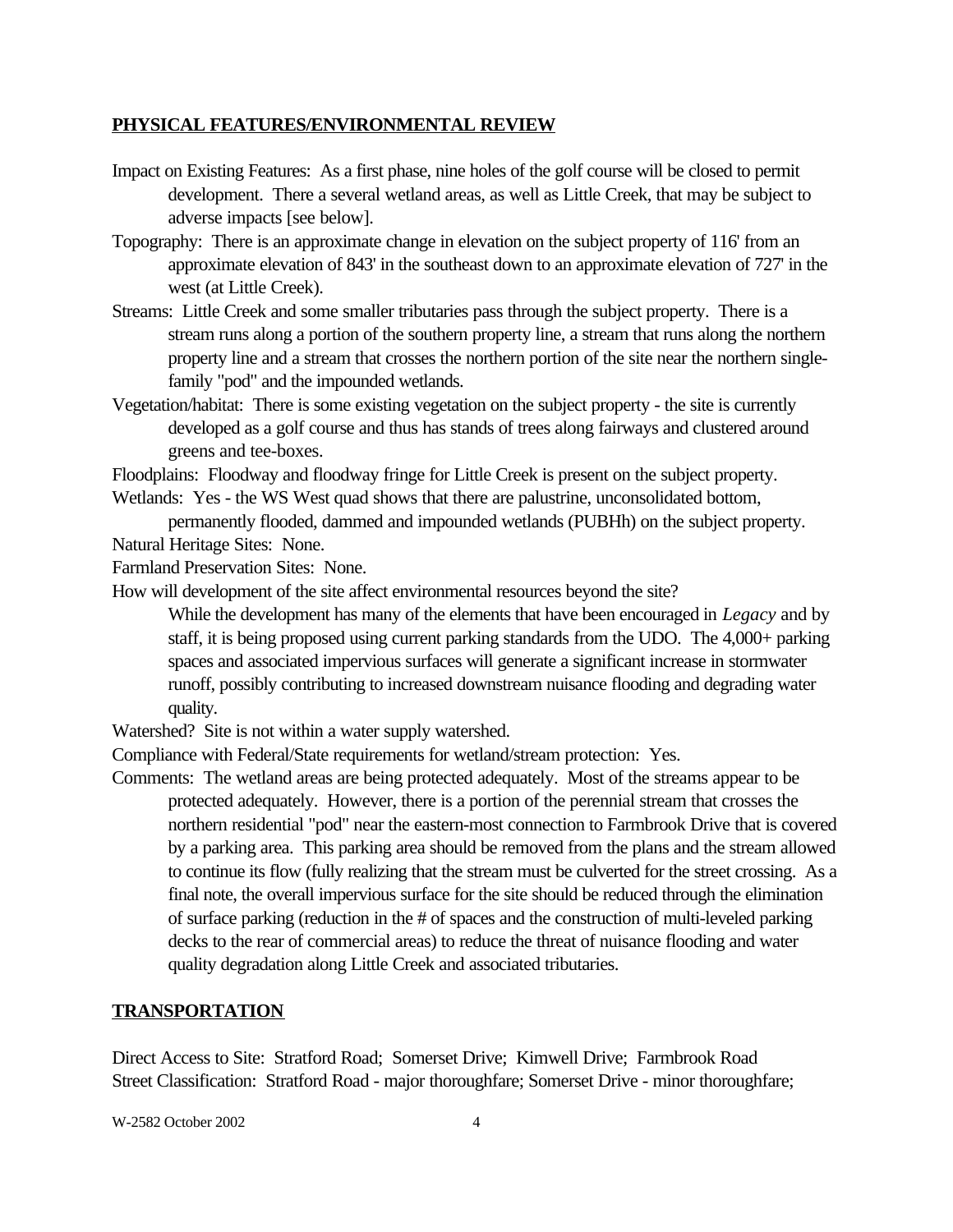Kimwell Drive - minor thoroughfare; Farmbrook Road - local road.

- Average Daily Traffic Count/Estimated Capacity at Level of Service D (Vehicles per Day): Stratford Road between Somerset Drive and Burke Mill Road = 23,000/42,200 Somerset Drive between Stratford Road and Jonestown Road = 2,000/11,1000 Kimwell Drive between Stratford Road and end  $= 6,200/16,100$ Trip Generation/Existing Zoning: RS-9 161.45 x 43,560 / 9,000 = 781 units x 9.57 (SFR Trip Rate) = 7,474 Trips per Day Trip Generation/Proposed Zoning: MU-S
- Planned Road Improvements: While there are no immediate improvements planned for Stratford Road in this area, the Traffic Impact Study has made the following recommendations: Intersection of Stratford Road and Main Entrance (to the proposed development):
	- C Install a traffic signal at this intersection with protected/permissive phasing provided for left turn movement into the Main Entrance from Stratford Road. This signal should be coordinated with the existing traffic signal on Stratford Road at Kimwell Drive. In addition, preemption devices should be provided at both traffic signals to accommodate the Fire Department that is proposed to be located on Somerset Drive.
	- C Construct an exclusive right turn land on Stratford Road at he Main Entrance. Provide a minimum of 200 feet of full storage and an appropriate bay taper. The bay taper length may need to be shorter than desired in order to maximize storage while preventing the taper from extending across existing driveway connections.
	- C Provide a four-lane cross-section consisting of two (2) ingress lanes and two (2) egress lanes. The driveway approach should provide an exclusive left turn lane and a left-right combination lane to accommodate the anticipated egress movements. The left-right combination lane is recommended in order to minimize the number of lanes so that a landscaped median can be constructed within the driveway stem to provide an aesthetically pleasing appearance while maintaining the site entrance's functionality. The multi-lane cross-section should extend a minimum of 300 feet, or to the first internal intersection, so that conflicts associated with the left-turning movements can be prevented at the internal intersection.

Intersection of Stratford Road and Site Entrance 1 (approx. 750' NE of Main Entrance):

- C Construct an exclusive right turn lane on Stratford Road at Site Entrance 1. Provide a minimum of 100 feet of full storage and an appropriate bay taper; the bay taper length may need to be shorter than desired in order to maximize storage while preventing the taper from extending across existing driveway connections.
- C Provide a three-lane cross-section consisting of one (1) ingress lane and two (2) egress lanes. The driveway approach should provide an exclusive left turn lane and an exclusive right turn lane to accommodate the anticipated egress movements. The threelane cross-section should extend to the first internal intersection (at a minimum) to prevent conflicts associated with the left-turning and/or crossing movements at the internal intersection.

Sight Distance: Good.

Interior Streets: Public with on-street parking throughout.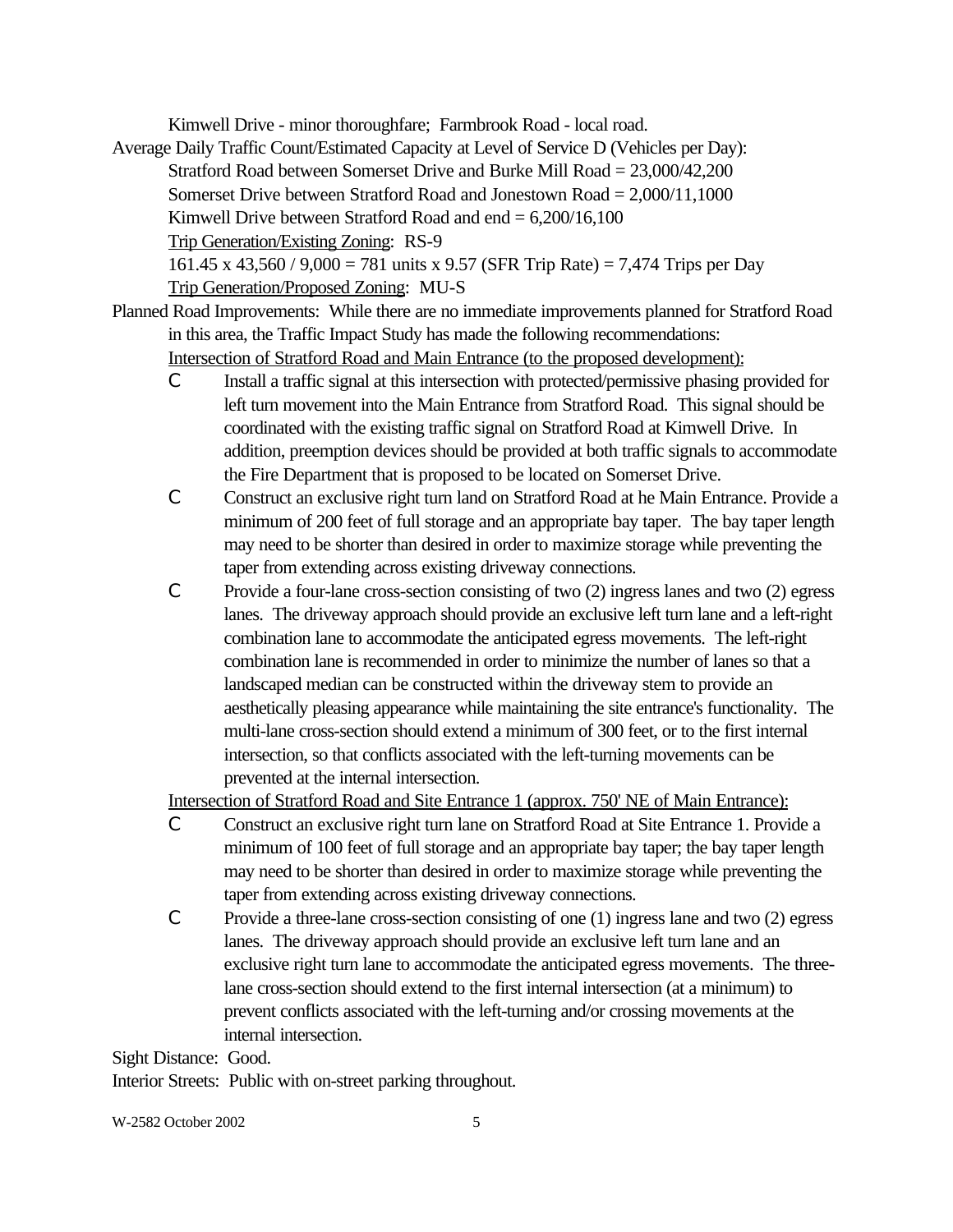Traffic Impact Study recommended: Submitted [see recommendations above].

Connectivity of street network: Within the development, there are multiple connections to adjacent uses, although there may be some conflict as to which traffic and pedestrian movements are through parking lots and which are on streets. Connections to development areas beyond the site specific are adequate. The location of the main entrance drive is not in the optimal location. Sidewalks: None existing. DOT and staff would like to see sidewalks not only internal to the project,

but also along both Stratford Road and Somerset Drive.

Transit: Route 19 along Stratford Road. Bike: None.

# **HISTORY**

Relevant Zoning Cases:

- 1. W-2531; HB-S to HB-S; approved March 4, 2002; south side of Hewes Street northwest of Stratford Road; 0.5 acre; Planning Board and staff recommended approval.
- 2. W-2349; RS-9 to HB; approved November 1, Northwest side of Stratford Road/U.S. 158, between Hewes Street and Parrish Street; 0.34 acre; Planning Board and staff recommended approval.
- 3. W-2156; RS-9 to HB; approved June 2, 1997; northwest side of Stratford Road west of Parrish Street; 3.63 acres; Planning Board and staff recommended approval.
- 4. W-1493; R-6 to B-3-S (Stores or shops, retail; Agriculture); approved January 4, 1988; southwest intersection of Hewes Street and Stratford Road; 1.67 acres; Planning Board recommended approval, staff recommended denial.
- 5. F-696; R-6 to B-3; approved May 29, 1984; northwest side of Stratford Road southwest of Parrish Road; 1.03 acres; Planning Board and staff recommended approval.
- 6. F-434; R-6 to B-3; approved January 17, 1977; northwest side of Stratford Road southwest of Parrish Road; 0.75 acre; Planning Board and staff recommended approval.

# **CONFORMITY TO PLANS**

GMP Area (*Legacy*): Suburban Neighborhoods (GMA 3).

Relevant Comprehensive Plan Recommendation(s): *Legacy* promotes compact, pedestrian-oriented neighborhoods that contain a mixture of residential and commercial buildings, public spaces and amenities, and offer a variety of transportation options.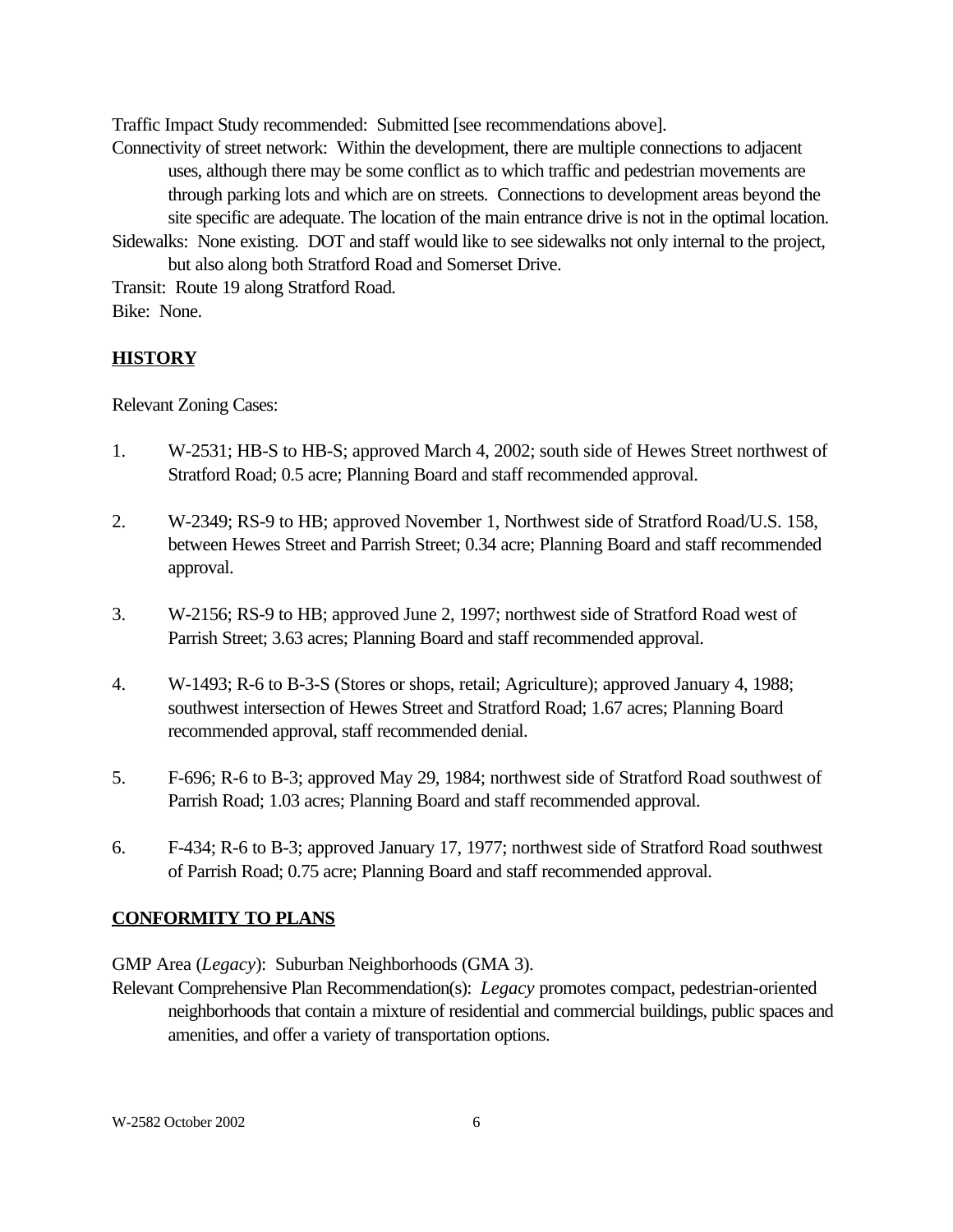Area Plan/Development Guide: *South Stratford Road Development Guide* (adopted in 1989) Relevant Development Guide Recommendation(s): The *South Stratford Road Development Guide* recommends that the subject property remain as a site for recreation [see Maps 6 and 7 of the development guide (pages 16 and 17)].

### **GREENWAY/RECREATION/OPEN SPACE REVIEW**

Greenway Plan: Greenway Plan for Winston-Salem and Forsyth County; *South Stratford Road Development Guide*. Greenway/Trail Name: Little Creek Easement Requested: 40 feet

Side of Creek: East side

- Is site designated for parks/open space? Yes. See *South Stratford Road Development Guide*, page 21.
- Comments/Status of Trail: The development guide proposes that the City Recreation Department consider purchasing the site for recreation. If this is not feasible staff should support development as a "PUD" or "PRD" with retention of significant open space. A greenway is proposed along Little Creek. A greenway along Little Creek can ultimately connect the Muddy Creek Greenway to Hanes Mall Boulevard. (see Greenway Plan Map).

### **ANALYSIS**

The current request is to rezone 161.45 acres from RS-9 to MU-S. The site is located on the northwest corner of Stratford Road and Somerset Drive. The area around the proposed development primarily consists of stable single family residences. A sprinkling of business zonings occupies the surrounding area with the "Cities" restaurant having been recently built to the west of the subject property. Across Stratford Road lies existing industrial land that is mostly currently developed. The industrial zoning extends southwestwardly until Clemmonsville Road.

The current petition utilizes the MU-S District zoning classification which promotes a balanced mixture of residential, commercial, and in some cases light industrial uses. Depending on context, the MU-S District encourages at least three distinctly different use components. Key elements of the overall concept include not only integrated relations of land uses, but also the design relations regarding building mass, rhythm, scale, and transition. Additionally, a cohesive and connected pedestrian and vehicular network is encouraged.

The *Legacy* development guide promotes compact, pedestrian-oriented neighborhoods that contain a mixture of residential and commercial buildings, public spaces and amenities, and offer a variety of transportation options. Although the rail lines are located on the other side of Stratford Road, it is feasible that a transit line could utilize the existing rail line and a station could potentially be located in this area to serve the industrial on the east side of Stratford Road as well as the retail and business commercial uses within the proposed development on the west. However, transit typically requires a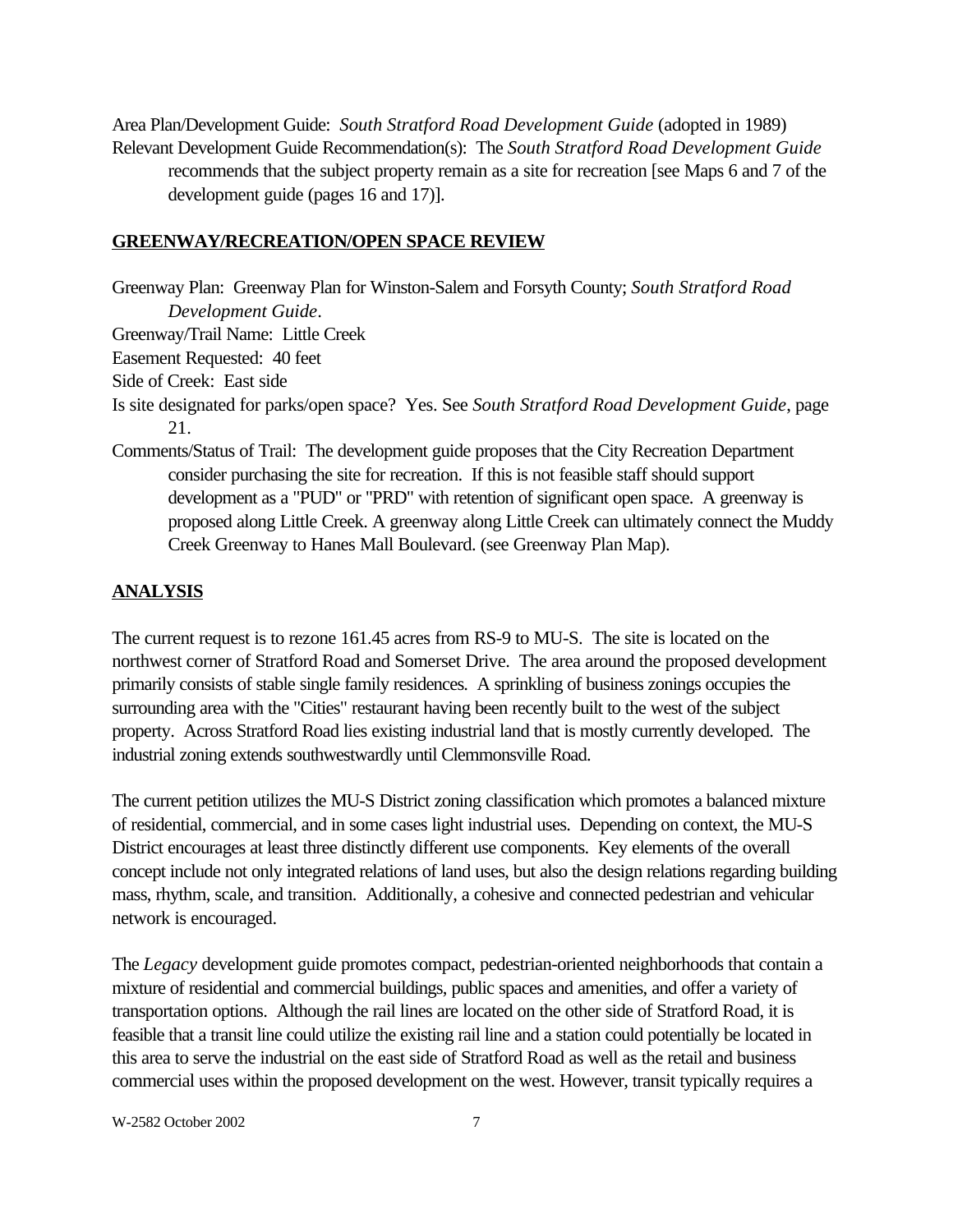sufficient and dense number of people that live or work close to the transit stop. With the total site balancing at 5.15 dwelling units per acre (du/a) coupled with a surrounding residential density of less than 3 du/a, the likelihood of a transit stop to serve this location is improbable.

The *South Stratford Road Development Guide* recommends that the subject property remain as a site for recreation. This suggested land use is most likely based on an assumption that the existing golf course would always remain. The development guide also has recommendations for commercial zoning in this area along Stratford Road; however, many existing businesses as well as the existing zoning for the shopping center south of Somerset (zoned NSB-S) directed those recommendations. The language of the report speaks of not adding any new additional commercial along Stratford in an effort to prevent the typical "strip commercial" effect.

The *Legacy* development guide identifies the area of Hanes Mall Boulevard and Stratford Road as a Metro Activity Center (MAC), the largest of the three activity centers. The support area for a Metro Activity Center extends one-half mile from the center of the core. The support area is a critical component due to the fact that it provides medium-high to high residential densities which serves the core (a quarter mile radius from the center) commercial, institutional, and office uses. This concentration of high density and employment helps warrant transit stations to serve the area. The support area also serves as a buffer between the intense uses of the core and the lower density residential areas beyond the boundaries of the Metro Activity Center.

The subject property is located one mile from the intersection of Hanes Mall Boulevard and Stratford Road, about half a mile beyond the periphery of the MAC. Staff has concern regarding locating the proposed development beyond those limits of the MAC, especially in conjunction with the suggestions from the Area Plan which attempts to stop the sprawling commercial development common along Stratford Road north of Hanes Mall Boulevard. However, some of those concerns could be mitigated by a proposed mixed-use concept with a pedestrian friendly neo-traditional design. This would need to be an exceptional model for suburban mixed-use development, though.

The proposed site plan for Hillcrest, shown as a full build-out master plan, has four different areas of development that include at least three distinctly different use components. The plan includes various elements of pedestrian friendly design utilizing a connection of major roads that incorporates buildings being pulled up close to the roadway, street trees, on-street parking and sidewalks. However, there are occasional areas within the design where the neo-traditional streetscape suffers by not providing terminal vistas or by emphasizing parking and, by default, the vehicle. Additionally, the overall concept provides areas of open space and walking trails, but fails to provide any common greens or squares often viewed as a benefit in the residential areas. Plaza space in the neighborhood center would also be beneficial.

More specific issues regarding each area of the plan is provided below: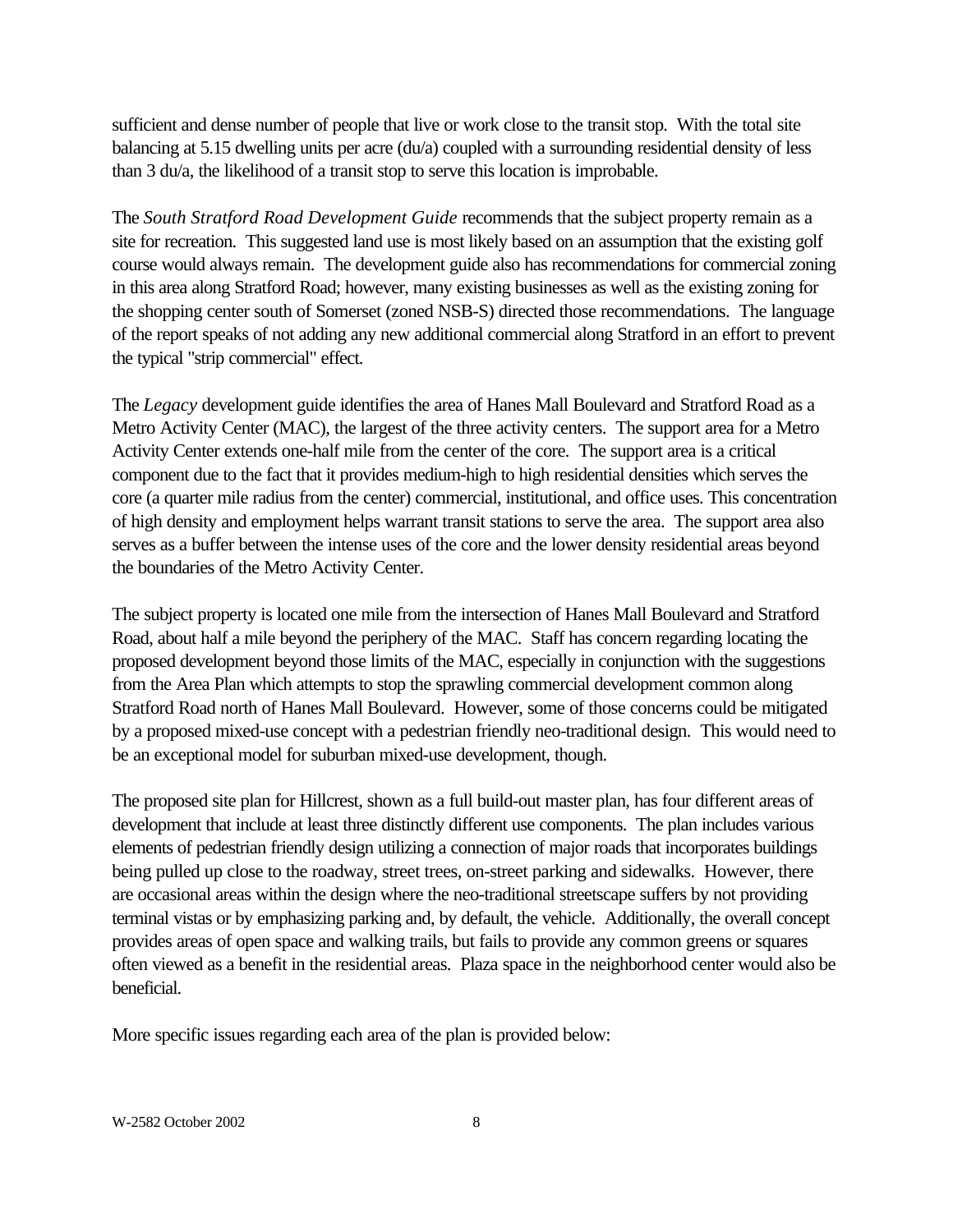**Area 1**, which is broken into two different phases of development, is designated as "neighborhood center/mixed-use". This area is to include 520,000 sf of business and personal services uses and institutional and public uses. There is an additional 80,000 sf of retail and wholesale trade uses. The build-out of this area also includes 340 residential units to be located above office and/or retail. The plan does not note the total square footage to be built per phase.

In Area 1, the majority of parking is located to the side and/or rear of the buildings, as viewed from the major streets. There is also substantial on-street parking represented throughout the project. Staff has some concern regarding the total amount of off-street parking illustrated on the plan. Area 1 has a requirement of 3,000 parking spaces and 3,001 spaces are provided. However, this does not take into account a 15% reduction which is allowed utilizing the MU-S District which promotes shared parking nor does the total parking reflect a 35% reduction of the required off-street parking by providing onstreet. Staff has been informed that the market demands that each potential business prefers to have their full amount of parking versus shared parking. If the total amount of parking cannot be reduced, then staff would prefer to see the amount of surface parking consolidated into structured parking that would enable the provision of more open space and/or more residential.

**Area 2** of the master plan is designated as "mixed residential", but also includes 5,000 sf of business and personal services uses and 5,000 sf of institutional and public uses. The residential component in Area 2 consists of 372 units; these appear to be multifamily based on the site plan.

In Area 2, staff has some concern about the conceptual plan regarding the amount of parking and parking lot design as well as the orientation of the multifamily units as they may relate to the single family development in Area 3. Firstly, the total amount of parking required in Area 2 is 783 while 921 spaces are being provided; staff finds an excess of 138 parking spaces to be detrimental to the pedestrian friendly concept that is desired. In addition, the design of some of the parking lots in Area 2 come together to function as a street. Staff would prefer to see an actual street implemented, which accommodates the pedestrian in a safe and friendly manner, with the parking and buildings rearranged off of such street. This rearrangement of buildings could also permit a more compatible relationship between the narrow side of the multifamily buildings with the mass of the single family residential in Area 3. Should a rearrangement of buildings not be possible, then it is suggested that a different product (such as townhouses) be used to assist in that transition into the single family residential area.

**Areas 3 and 4** are reserved for 60 single family residential units in each designated area yielding a total of 120 units. Based on volunteered conditions by the developer, these units shall average 3 units per acre in order to address compatibility concerns with surrounding existing residential.

In reference to the various areas and phases of development, Planning staff has some additional concerns regarding the build-out ratio of non-residential to residential. Plans have been submitted before with phasing that includes a mixture of non-residential and residential uses only for the site to eventually be built with only the non-residential. The inclusion of residential over the business and/or retail eases some of those concerns, but the possible "positive" consideration of this plan is greatly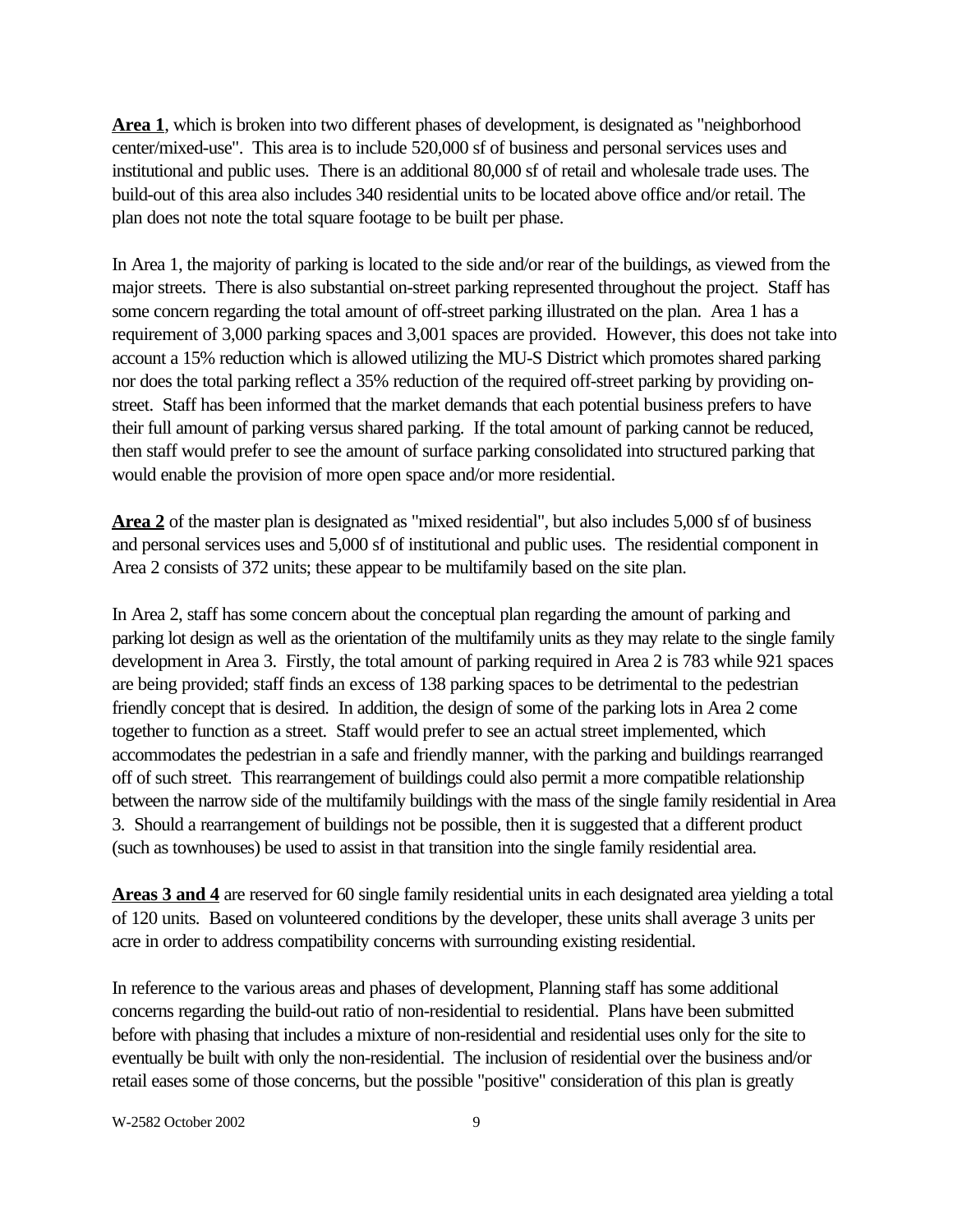impacted by the inclusion of the proposed residential development in Areas 2, 3 and 4. Moreover, as stated previously, the purpose of the MU-S District is to provide a balanced mixture of uses.

There are also several transportation issues that have been revealed through the Traffic Impact Study. The current proposed placement of the main entrance to the subject property will cause Cloverleaf Drive to fail at a Level of Service (LOS) F by 2012. Ideally, the main entrance would be lined up with Cloverleaf Drive but negotiations to acquire the land with the home owner which occupies the property across from Cloverleaf Drive have not been successful, per this writing. The site plan preparer is investigating other options regarding the location of the main entrance drive.

Another transportation concern entails the placement of stoplights in this area. It is the desire of the city to have a stoplight at the intersection of Stratford Road and Somerset Drive in order to provide a light for the fire department. The main entrance to the subject property will also require a stoplight. With a light already at Kimwell, NCDOT as well as the State has concerns regarding the function of Stratford Road and its ability to efficiently move traffic with the close proximity of all these lights to each other. The most preferred scenario would involve the main entrance aligning with Cloverleaf Drive and would also require the realignment of Somerset Drive to intersect at Kimwell Drive.

While the full master plan brings many of these issues into focus, it must be remembered that this analysis is looking at the full plan as if it were to be constructed all at once. By looking ahead at a wellintegrated composition of all these elements, it enables Staff (Planning, Transportation, Inspections, etc.) to evaluate and prepare for this development under a "worst case scenario" impact. The comprehensive understanding of all these issues helps to prepare for the future development of this parcel while evaluating impacts off site. In addition, the knowledge of the impacts both on and off site of the proposed development (upon full build-out) aids in the decision making of other potential projects in the surrounding areas by assessing those impacts with the knowledge of what is already expected.

In summary, the proposed master plan for the Hillcrest site has been submitted representing a full buildout at the request of Planning staff. While it is realized that such build-out will occur in phases over at least a ten year period, the plan has put into perspective many issues of concern regarding the plan for the site specific as well as for off-site impacts such as impacts upon the intersection of Hanes Mall Boulevard and Stratford Road. The fact that the plan has been submitted as a mixed-use concept with substantial residential is one of the only reasons staff would be supportive of business/retail development in this area of Stratford Road for both *Legacy* and the *South Stratford Road Area Plan* oppose such development. With that, the plan needs to be exceptional in its concept and should serve as a model for any other suburban mixed use developments.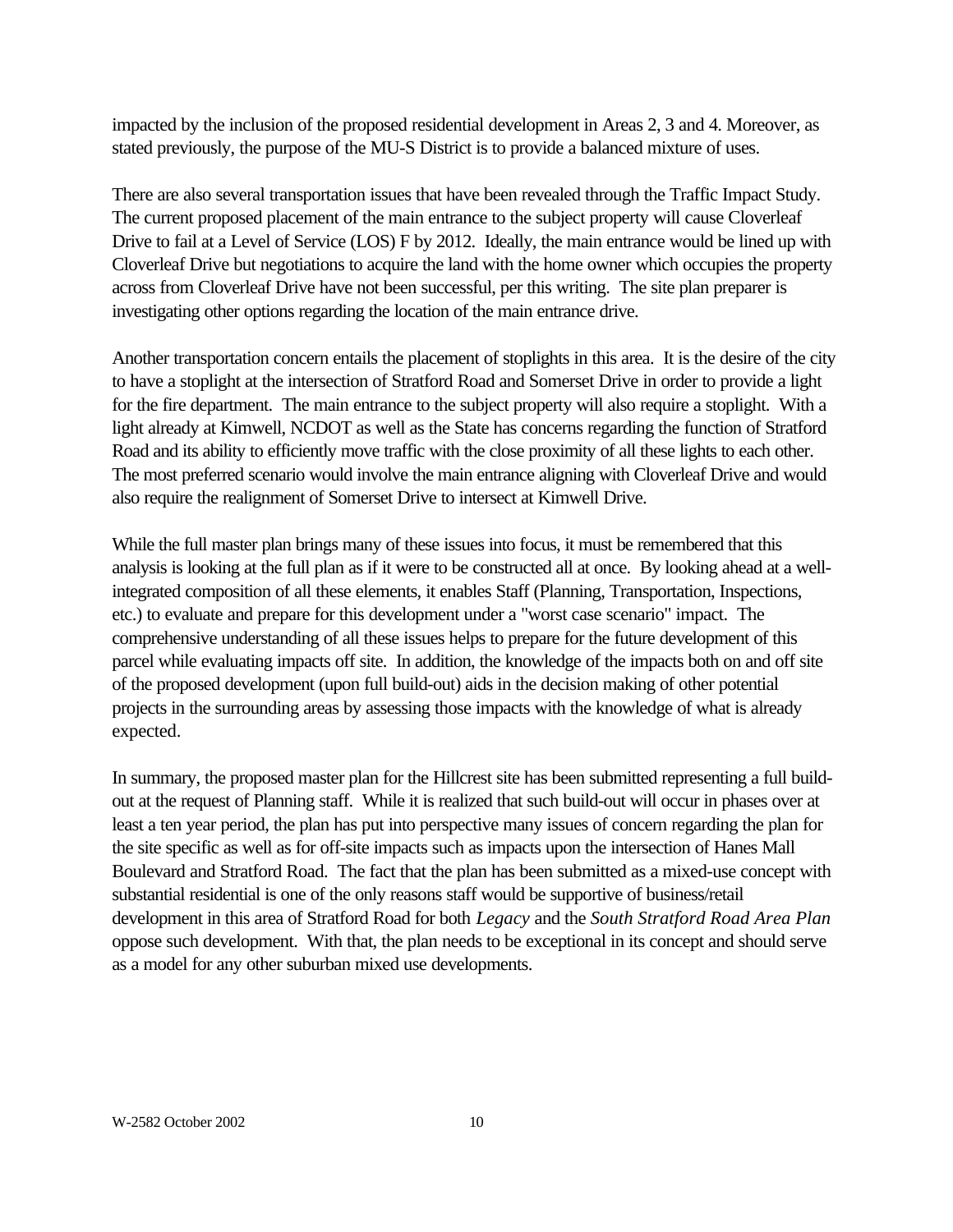With the proposed plan still needing much work regarding, mainly, transportation issues and due to the fact that several design decisions currently erode the cohesive pedestrian fabric demonstrative of successful mixed-use developments, staff would like additional time to work with the petitioner to see if such issues can be rectified. With the knowledge that solving the transportation concerns along Stratford Road could greatly impact the design and function of the site, staff feels uncomfortable making a recommendation until seeing the modified plan. Furthermore, staff would like for there to be an additional review by DOT, Inspections, and other entities that may have concerns based on the redesigned plan.

# **FINDINGS**

- 1. MU-S District zoning classification which promotes a balanced mixture of residential, commercial, and in some cases light industrial uses.
- 2. The *Legacy* development guide promotes compact, pedestrian-oriented neighborhoods that contain a mixture of residential and commercial buildings, public spaces and amenities, and offer a variety of transportation options.
- 3. The language of the *South Stratford Road Development Guide* speaks of not adding any new additional commercial along Stratford in an effort to prevent the typical "strip commercial" effect.
- 4. The *Legacy* development guide identifies the area of Hanes Mall Boulevard and Stratford Road as a Metro Activity Center.
- 5. The subject property is located one mile from the intersection of Hanes Mall Boulevard and Stratford Road, about half a mile beyond the periphery of the MAC.
- 6. Some of the concerns regarding the fear of strip commercial along Stratford Road could be mitigated with an exceptional model for suburban mixed-use development.
- 7. The current plan has several issues needing resolution, especially transportation issues which could impact the site design.
- 8. Staff would like additional time to work with the petitioner to see if such issues can be rectified.

# **STAFF RECOMMENDATION**

# Zoning: **CONTINUANCE**.

Site Plan: Staff certifies that **the site plan meets all code requirements**, and recommends the following conditions: